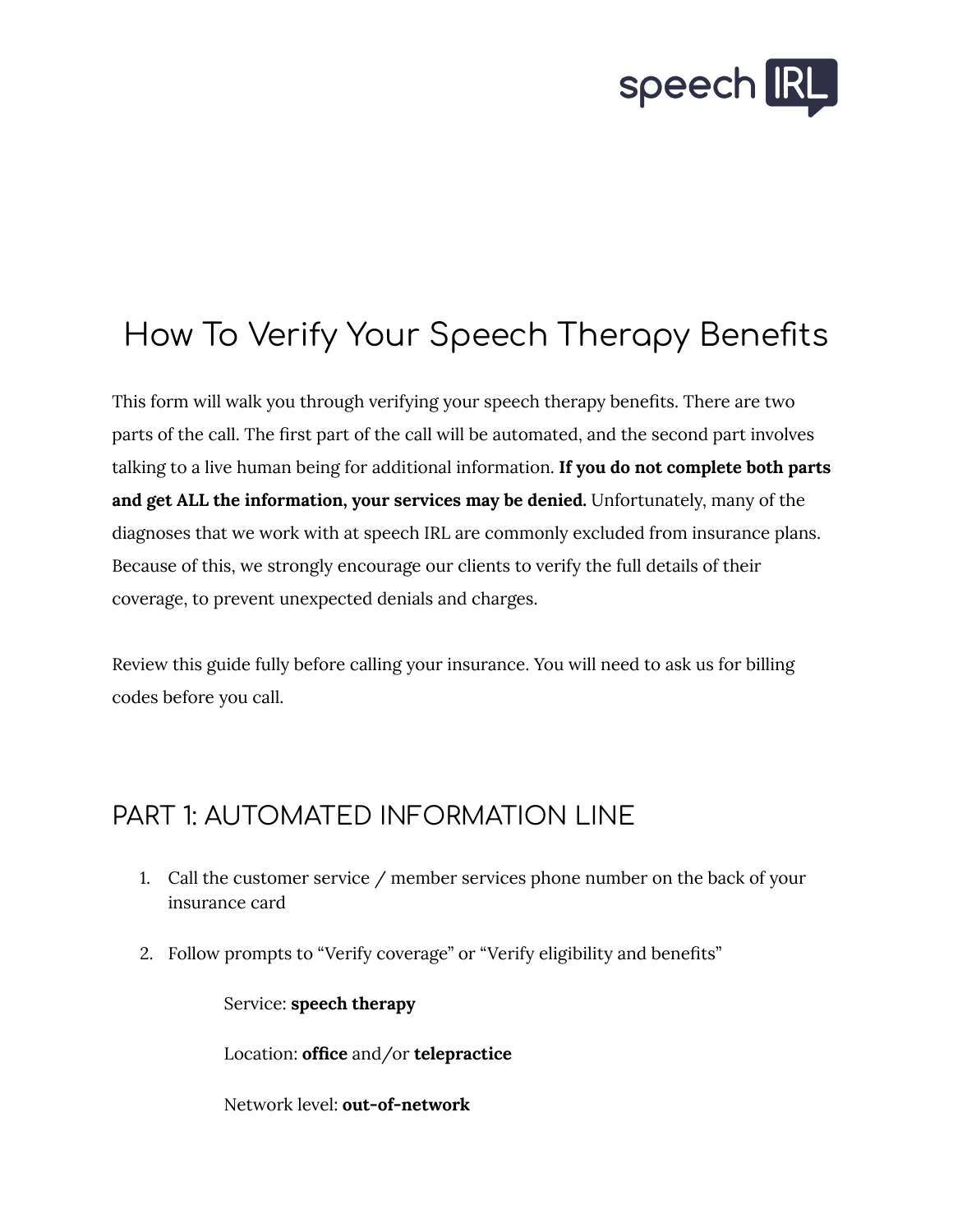

3. Listen the automated readout of benefits, and complete the following:

Is speech therapy covered? Y / N

How many visits are allowed per year?

Annual deductible:

Amount of deductible met to date:

What % of charges are covered after the deductible is met?

Co-pay (if any): *Note: in most cases, there is either a deductible with a % OR a copay, rarely both*

Is preauthorization required? Y / N

4. When this readout is complete and the system asks "Would you like to check another benefit?", **ask for "Customer Service" or press 0**. This will take you to a live representative.

**IT IS VERY IMPORTANT THAT YOU SPEAK TO THE LIVE REPRESENTATIVE.** You will not be able to verify the diagnosis codes without speaking to the live representative. The above information is NOT a guarantee of coverage. Many speech diagnoses are excluded from coverage, so you should not assume that your diagnosis code(s) warrant coverage.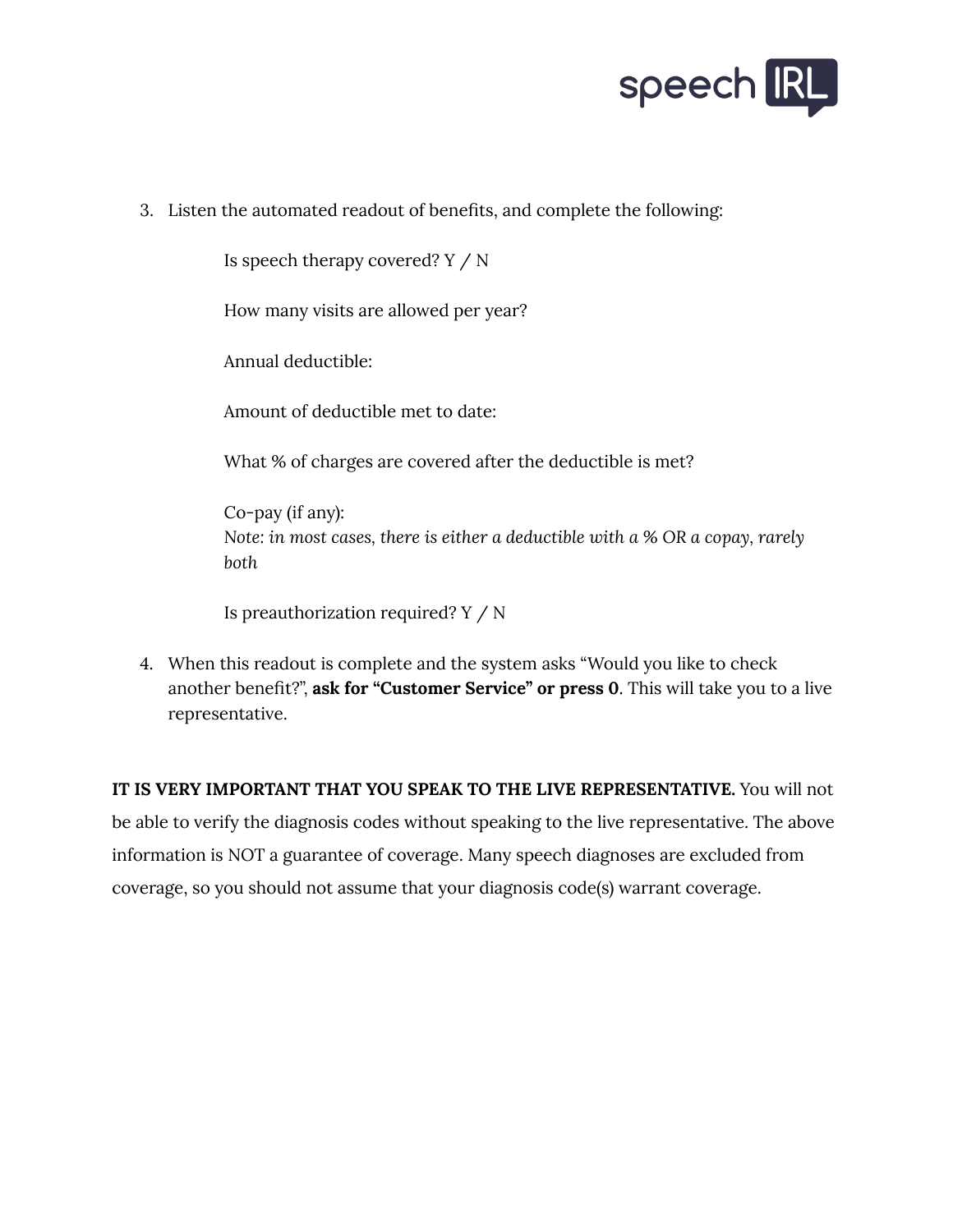

## PART 2: VERIFY DIAGNOSIS WITH LIVE REPRESENTATIVE

1. When the live representative greets you, say:

"I would like to verify my coverage for speech therapy for specific diagnosis and procedure codes for out-of-network services."

2. The representative will ask you for the codes. Provide the following:

My CPT procedure codes are: **[ask your provider for this information]** 

My ICD-10 diagnosis codes are: **[ask your provider for this information]** 

3. Write down which code(s) are and are not covered.

*What if none of my codes are covered?*

Unfortunately, this happens a lot. We cannot bill alternative incorrect diagnosis codes solely to get coverage (that is insurance fraud). If these codes are not covered, that sadly means that our services do not qualify for coverage under your insurance plan.

4. Ask for a reference number for the call, in case there is an issue later.

Call reference number: